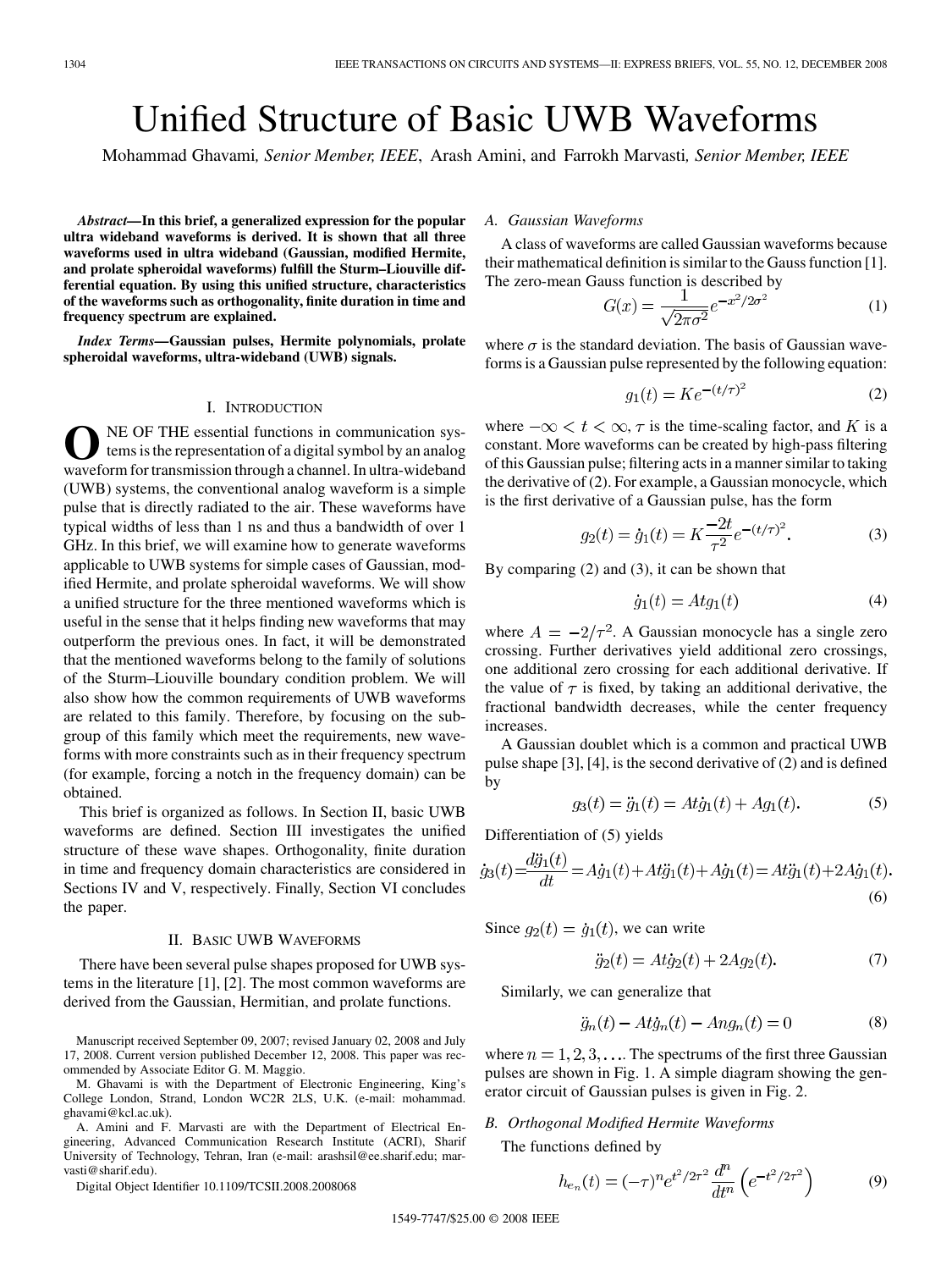

Fig. 1. Spectrum of the first three Gaussian pulse shapes. The effective time duration of the pulses are scaled to 0.5 ns.



Fig. 2. Analog LTI circuit producing different Gaussian functions.

where  $n = 0, 1, 2, \dots$  and  $-\infty < t < \infty$ , are called Hermite polynomials. The parameter  $\tau$  is the time-scaling factor. It should be mentioned that the definition of (9) is one of many forms of Hermite polynomials used in the literature. An advantage of Hermite pulses is that, with their linear combinations, efficient pulse spectrums could be achieved [5].

Hermite and Gaussian polynomials are not orthogonal; however, Hermite polynomials can be modified to become orthogonal as follows [6]:

$$
h_n(t) = e^{-t^2/4\tau^2} h_{e_n}(t) = (-\tau)^n e^{t^2/4\tau^2} \frac{d^n}{dt^n} \left( e^{-t^2/2\tau^2} \right) (10)
$$

where  $n = 0, 1, 2, \dots$  and  $-\infty < t < \infty$ . The result is a set of orthogonal functions  $h_n(t)$  which can be easily derived for all values of  $n$ . As examples, we can write

$$
h_0(t) = e^{-t^2/4\tau^2}
$$
  
\n
$$
h_1(t) = \frac{t}{\tau}e^{-t^2/4\tau^2}
$$
  
\n
$$
h_2(t) = \left(\frac{t^2}{\tau^2} - 1\right)e^{-t^2/4\tau^2}.
$$
\n(11)

We call the functions derived in (10) modified Hermite pulses (MHP), and it can be shown that their general formula is the following [6]:

$$
h_n(t) = e^{-t^2/4\tau^2} n! \sum_{i=0}^{\lfloor n/2 \rfloor} \left( -\frac{1}{2} \right)^i \frac{(t/\tau)^{n-2i}}{(n-2i)!i!}
$$
 (12)

where  $\lceil n/2 \rceil$  denotes the integer part of  $n/2$ . The spectrums of the first three MHPs are shown in Fig. 3.



Fig. 3. Spectrum of the first three Hermite pulse shapes. The effective time duration of the pulses are scaled to 0.5 ns.



Fig. 4. Analog linear time-variant circuit producing different MHP functions.

It can be shown that all MHPs satisfy the following differential equations [6]:

$$
\ddot{h}_n(t) + \left(\frac{n}{\tau^2} + \frac{1}{2\tau^2} - \frac{t^2}{4\tau^4}\right) h_n(t) = 0.
$$
 (13)

Using (13), we can easily draw the feedback diagram for generation of MHPs as in Fig. 4.

#### *C. Orthogonal Prolate Spheroidal Wave Functions*

One of the waveforms that are practically time and band-limited is referred to as a prolate spheroidal wave function (PSWF) and is famous for its robustness against jitter [7]. This function is the solution of [8]

$$
\int_{-T/2}^{T/2} p_n(x) \frac{\sin \Omega(t-x)}{\pi(t-x)} dx = \tilde{\lambda}_n p_n(t) \tag{14}
$$

or, alternatively, the solution of the differential equation

$$
\frac{d}{dt}(1-t^2)\frac{dp_n(t)}{dt} + (\chi_n - c^2t^2)p_n(t) = 0 \tag{15}
$$

where  $p_n(t)$  is the prolate spheroidal wave function of order n and  $\chi_n$  is the eigenvalue of  $p_n(t)$ . The constant c is

$$
c = \frac{\Omega T}{2} \tag{16}
$$

where  $\Omega$  is the bandwidth and T is the pulse duration.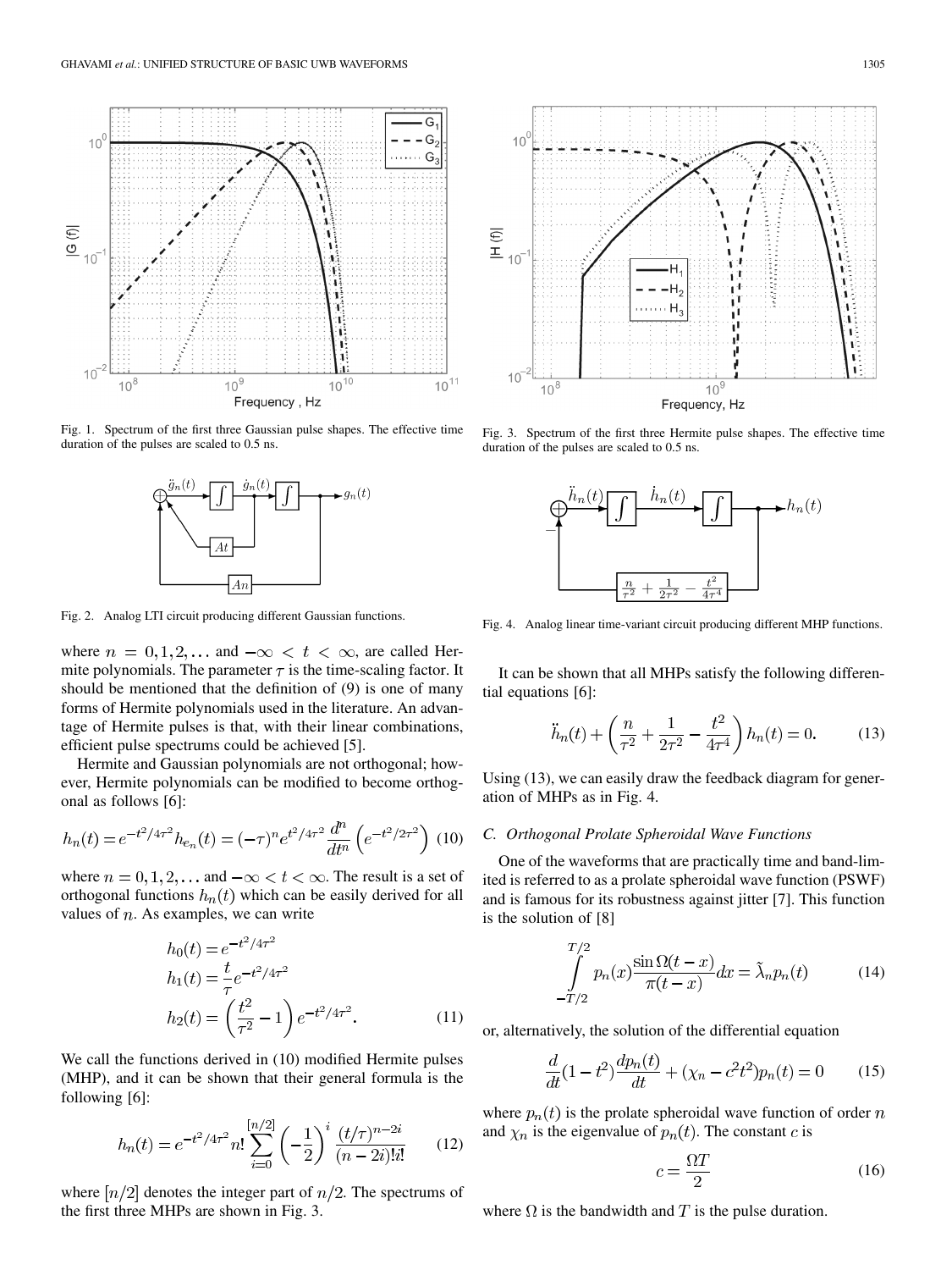

Fig. 5. Spectrum of three orthogonal prolate spheroidal pulse shapes. The effective time duration of the pulses are scaled to 0.5 ns.

In (14),  $\lambda$  is the concentration of energy in the interval  $[-T/2, T/2]$  given by

$$
\tilde{\lambda} = \frac{\int_{-T/2}^{T/2} |p_n(t)|^2 dt}{\int_{-\infty}^{\infty} |p_n(t)|^2 dt}
$$
\n(17)

whose values range from 0 to 1. If we solve the differential equation (15) for the highest derivative, we get [8]:

$$
(1-t^2)\frac{d^2p_n(t)}{dt^2} - 2t\frac{dp_n(t)}{dt} + (\chi_n - c^2t^2)p_n(t) = 0
$$
 (18)

and consequently

$$
\ddot{p}_n(t) - \frac{2t}{1 - t^2} \dot{p}_n(t) + \frac{\chi_n - c^2 t^2}{1 - t^2} p_n(t) = 0.
$$
 (19)

As can be seen, different orders of the pulses can be simply obtained by changing the values of  $\chi_n$ ; hence, (19) is the basis of a multi-pulse generator. The spectrum of a few prolate functions are shown in Fig. 5. A simple diagram showing the generator PSWF pulses is given in Fig. 6.

#### III. UNIFIED STRUCTURE OF BASIC UWB WAVEFORMS

By comparing the expressions for the above three basic pulses, it can be observed that they satisfy a unified structure

$$
\frac{d}{dt}\left[r(t)\dot{y}(t)\right] + \left[q(t) + \lambda s(t)\right]y(t) = 0\tag{20}
$$

or

$$
\ddot{y}(t) + \frac{\dot{r}(t)}{r(t)}\dot{y}(t) + \frac{q(t) + \lambda s(t)}{r(t)}y(t) = 0.
$$
 (21)

This is a well-known differential equation called Sturm–Liouville boundary value problem where  $r(t) > 0$ . Since the above differential equation is of the second order, it should be accompanied with two boundary conditions. These conditions are usually chosen as

$$
\begin{cases}\n a_1 y(a) + a_2 \dot{y}(a) = 0 \\
 b_1 y(b) + b_2 \dot{y}(b) = 0.\n\end{cases}
$$
\n(22)



Fig. 6. Analog linear time-variant circuit producing different PSWF wave shapes.

One or both of the endpoints a, b can be  $\pm \infty$  as well. The values of  $\lambda$  in (21) which lead to a nontrivial solution (the solution should fulfill the boundary conditions) are called eigenvalues, and the respective nontrivial solutions are called eigenfunctions of the equation. The following theorem, which is referred to as the main principle of the Sturm–Liouville theory, briefly describes the proper characteristics of the eigenvalues and eigenfunctions [9].

*Theorem 1:* Assuming the following properties in the differential equation of (21).

- 1) All three functions  $r(t)$ ,  $q(t)$ , and  $s(t)$  are continuous on the closed interval [a, b]; in addition,  $r(t)$  is differentiable and  $\dot{r}(t)$  is continuous on the same interval.
- 2) Both functions  $r(t)$  and  $s(t)$  are positive on [a, b].

We have the following relations.

1) Equation (21) with conditions (22) has countable infinite number of eigen-values which are real and monotonically increasing

$$
\lambda_0 < \lambda_1 < \lambda_2 < \ldots \in \mathbb{R}.\tag{23}
$$

2) For the eigenvalue  $\lambda_n$ , except for a constant coefficient, there exists a unique eigen-function  $(y_n(t))$  and it has exactly *n* zeros in the interval  $(a, b)$ . Moreover, eigenfunctions are mutually orthogonal with respect to the weight function  $s(t)$ 

$$
m \neq n : \int_{a}^{b} y_n(t)y_m(t)s(t)dt = 0.
$$
 (24)

Now it is demonstrated that different UWB pulse shapes can be derived from (21) in a straightforward way.

## *A. Generation of Gaussian Waveforms*

By comparing (21) and (8), we can write

$$
\frac{\dot{r}(t)}{r(t)} = -At\tag{25}
$$

$$
\frac{q(t) + \lambda_n s(t)}{r(t)} = -An.\tag{26}
$$

Equation (25) has a solution in the form of

$$
r(t) = k_1 e^{-\frac{At^2}{2}}
$$
 (27)

where  $k_1$  is a constant. As a solution for (26), we consider  $q(t) = 0, \lambda_n = n$  and

$$
s(t) = -Ar(t) = -k_1 A e^{-\frac{At^2}{2}}.
$$
 (28)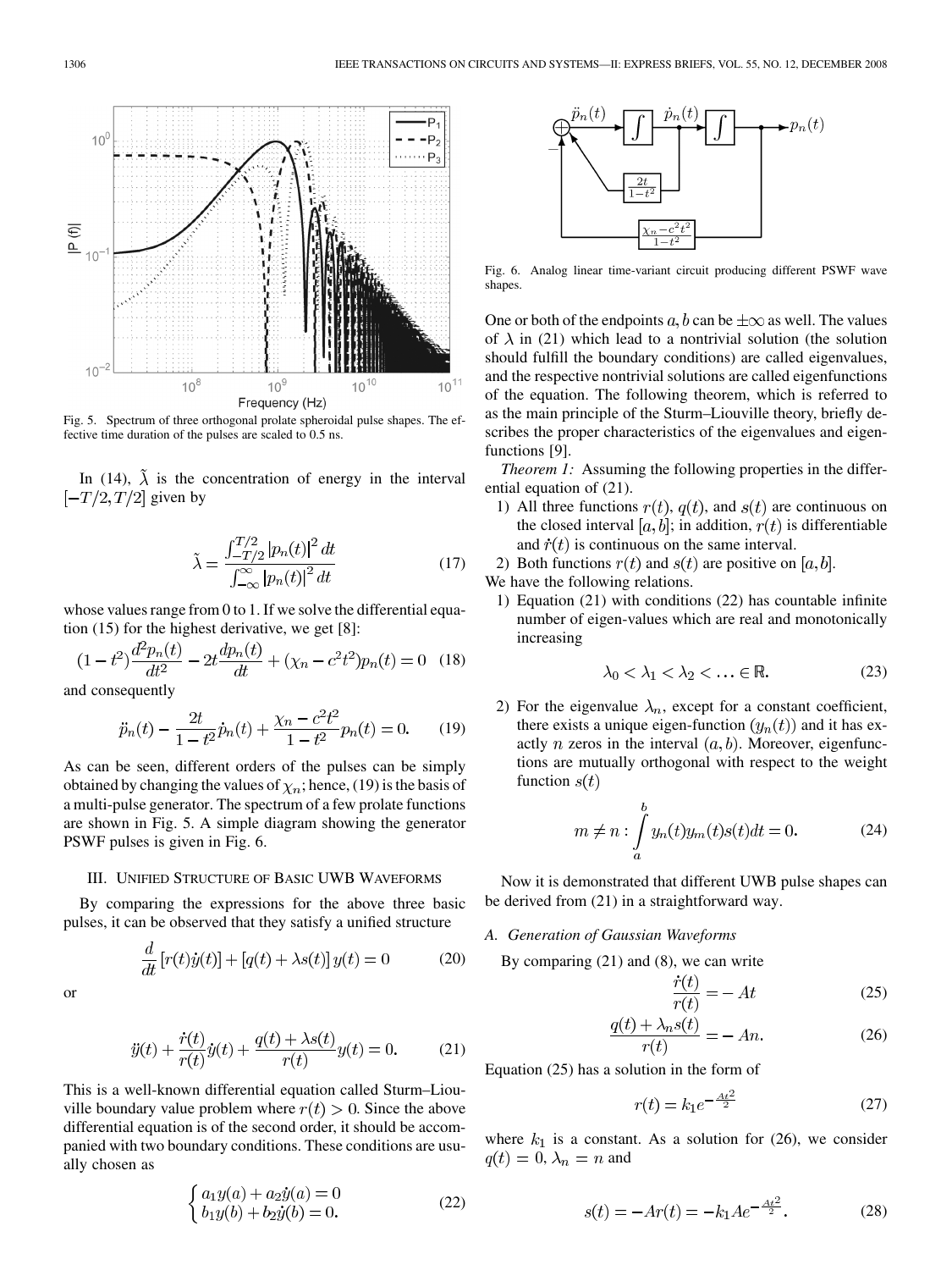TABLE I SUMMARY OF THE PARAMETERS FOR GENERATION OF BASIC UWB WAVEFORMS

| Pulse shape | r(t)                      | q(t)                                           | $\lambda_n$ | s(t)                         |
|-------------|---------------------------|------------------------------------------------|-------------|------------------------------|
| Gaussian    | $k_1 e^{-\frac{At^2}{2}}$ | 0                                              | $\, n$      | $-k_1 A e^{-\frac{At^2}{2}}$ |
| <b>MHP</b>  | $k_2$                     | $\frac{k_2}{2\tau^2} - \frac{k_2t^2}{4\tau^4}$ | $\it{n}$    | $rac{k_2}{\tau^2}$           |
| <b>PSWF</b> | $k_3(1-t^2)$              | $-k_3c^2t^2$                                   | $\chi_n$    |                              |

#### *B. Generation of Orthogonal Modified Hermite Waveforms*

By comparing (21) and (13), we can write

$$
\frac{\dot{r}(t)}{r(t)} = 0\tag{29}
$$

$$
\frac{q(t) + \lambda_n s(t)}{r(t)} = \frac{n}{\tau^2} + \frac{1}{2\tau^2} - \frac{t^2}{4\tau^4}.
$$
 (30)

From (29) it is clear that  $r(t) = k_2$ , where  $k_2$  is a constant. Substituting into (30), we get

$$
q(t) + \lambda_n s(t) = \frac{k_2 n}{\tau^2} + \frac{k_2}{2\tau^2} - \frac{k_2 t^2}{4\tau^4}.
$$
 (31)

Consequently,  $\lambda_n = n$ ,

$$
s(t) = \frac{k_2}{\tau^2}
$$
\n
$$
s(t) = \frac{k_2}{\tau^2}
$$
\n
$$
(32)
$$

$$
q(t) = \frac{k_2}{2\tau^2} - \frac{k_2 t^2}{4\tau^4}.
$$
 (33)

## *C. Generation of Orthogonal Prolate Spheroidal Wave Functions*

By comparing (21) and (19), we can write

$$
\frac{\dot{r}(t)}{r(t)} = -\frac{2t}{1 - t^2} \tag{34}
$$

$$
\frac{q(t) + \lambda_n s(t)}{r(t)} = \frac{\chi_n - c^2 t^2}{1 - t^2} \tag{35}
$$

Equation (34) can be solved to derive

$$
r(t) = k_3(1 - t^2)
$$
 (36)

where  $k_3$  is a constant. Using (36) in (35), we derive

$$
q(t) + \lambda_n s(t) = k_3 \chi_n - k_3 c^2 t^2.
$$
 (37)

Hence,  $\lambda_n = \chi_n$ ,  $s(t) = 1$ , and  $q(t) = -k_3 c^2 t^2$ . To prevent confusion, it should be mentioned that although  $\lambda_n$  and  $\lambda_n$  are similar in notation, they are different in concept and value; however, the value of any of them could be generated by knowing the other one.

The result of this section is summarized in Table I. In the next sections, we explain the similar properties of the pulses using the above unified structure.

#### IV. ORTHOGONALITY

The eigenfunctions of a Sturm–Liouville equation are orthogonal when a weight function is considered [part 2) in Theorem 1]; However, in the engineering literature, the orthogonality that prevents inter symbol interference (ISI) between different users is defined as  $\mathbf{r}$ 

$$
m \neq n : \int_{a}^{b} y_n(t)y_m(t)dt = 0.
$$
 (38)

Recalling that  $s(t)$  is positive, the nonorthogonal eigenfunctions can be made orthogonal using the following change:

$$
z_n(t) = \sqrt{s(t)}y_n(t). \tag{39}
$$

Now. it is easy to verify that

$$
m \neq n : \int_{a}^{b} z_n(t) z_m(t) dt = 0.
$$
 (40)

The only thing left to prove is that the produced set  $\{z_n(t)\}\$ , is itself the set of eigenfunctions of a Sturm–Liouville equation

$$
\begin{cases}\ny_n(t) = s(t)^{-0.5} z_n(t) \\
\dot{y}_n(t) = s(t)^{-0.5} \dot{z}_n(t) - \frac{1}{2} \dot{s}(t) s(t)^{-1.5} z_n(t) \\
\ddot{y}_n(t) = s(t)^{-0.5} \ddot{z}_n(t) - \dot{s}(t) s(t)^{-1.5} \dot{z}_n(t) \\
+\frac{1}{2} s(t)^{-2.5} \left(\frac{3}{2} \dot{s}(t)^2 - s(t) \ddot{s}(t)\right) z_n(t)\n\end{cases} \tag{41}
$$

Combining the above results with (21), we get

$$
p(t)\ddot{z}_n(t) + \dot{p}(t)\dot{z}_n(t) + \left(k(t) + \frac{q(t)}{s(t)} + \lambda\right)z_n(t) = 0
$$
 (42)

where

$$
\begin{cases}\np(t) = \frac{r(t)}{s(t)} \\
k(t) = \frac{d}{dt} \left( r(t) \frac{d}{dt} \left( s(t)^{-0.5} \right) \right) \cdot s(t)^{-0.5} \n\end{cases} \tag{43}
$$

Therefore, the new function set  $\{z_n(t)\}\$ is the set of eigenfunctions of a Sturm–Liouville equation with  $s(t) = 1$ ; consequently, these functions are mutually orthogonal.

It can be shown [10] that the Hermite polynomials introduced in (9), for  $r = 1$ , satisfy the following differential equation:

$$
\ddot{h}_{e_n}(t) - t\dot{h}_{e_n}(t) + nh_{e_n}(t) = 0.
$$
 (44)

The equivalent Sturm-Liuoville form is obtained by

$$
\begin{cases}\nr(t) = e^{-\frac{t^2}{2}} \\
q(t) = 0 \\
s(t) = e^{-\frac{t^2}{2}}\n\end{cases}
$$
\n(45)

which suggests the orthogonality with respect to a Gaussian weight function. Now it becomes evident that the multiplier  $\sqrt{s(t)} = e^{-(t^2/4)}$  in (10) is mainly introduced to provide the orthogonality of the modified Hermite waveforms. Similarly, we can introduce modified Gaussian waveforms (modified to be orthogonal). Comparing (3) and (4), we see  $A = -(2/\tau^2)$ . By recalling Table I, the weight function for Gaussian waveforms is

$$
s(t) = -k_1 A e^{-A\frac{t^2}{2}} = \frac{2k_1}{\tau^2} e^{\frac{t^2}{\tau^2}}.
$$
 (46)